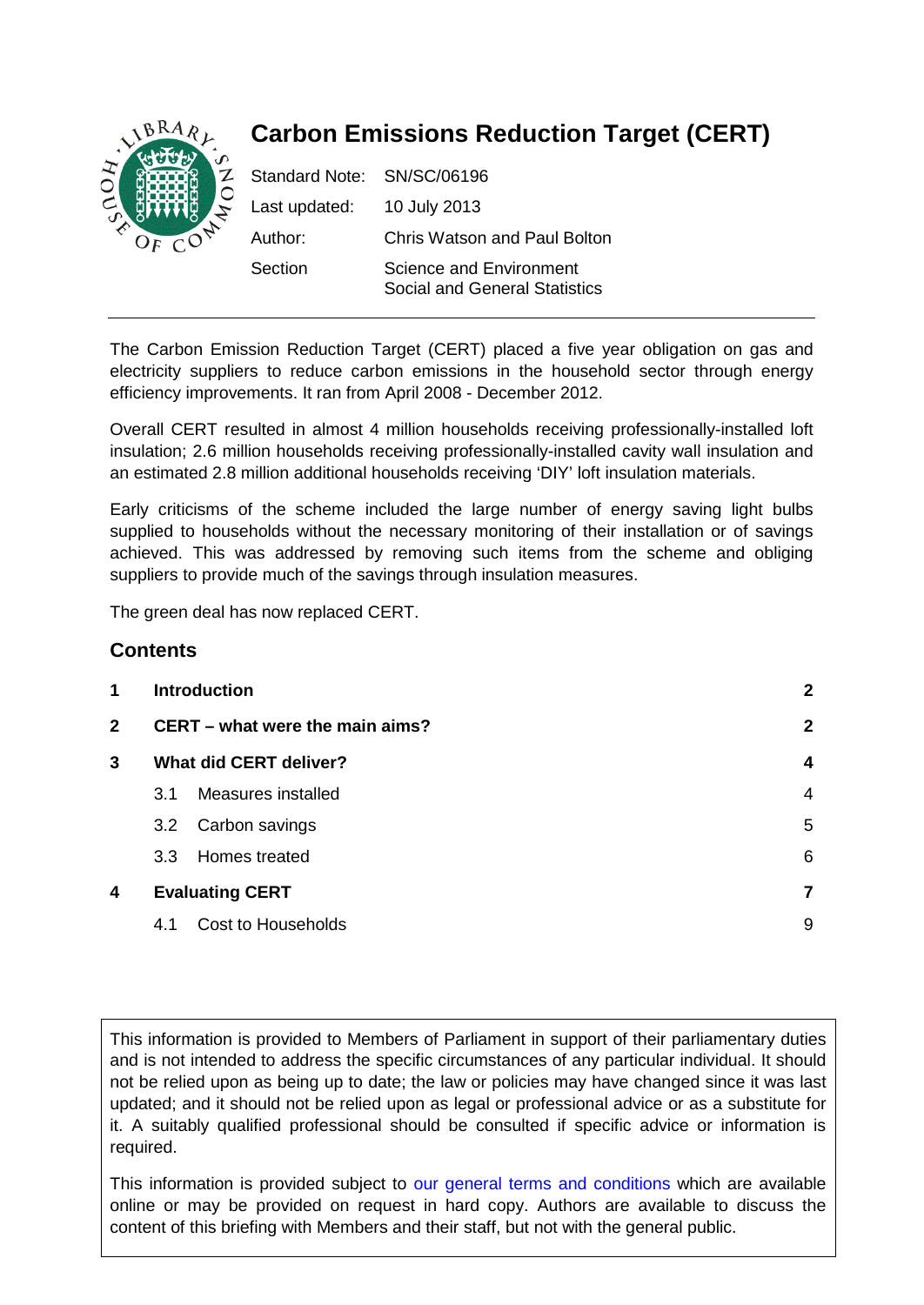# <span id="page-1-0"></span>**1 Introduction**

The primary aim of the Carbon Emissions Reduction Target (CERT) was to make a contribution to the UK's targets under the UN Kyoto Protocol (to cut greenhouse gas emissions by 12.5% below 1990 levels by 2008-2012) and the [Climate Change Act 2008](http://www.legislation.gov.uk/ukpga/2008/27/contents) (to cut emissions of green house gas emissions by 80% below 1990 levels by 2050). Since around a quarter of carbon emissions result from the energy used to heat and power homes housing was an area for significant attention.

CERT was introduced in April 2008; it was the third in a series of legal obligations on the major gas and electricity suppliers dating back to 2002.<sup>[1](#page-1-2),[2](#page-1-3)</sup> CERT was extended on 30 July 2010, with a new higher emissions target and significant refocusing around supporting greater installation of insulation.<sup>[3](#page-1-4)</sup>

The Green Deal which replaces CERT has taken the form of a low cost loan for energy efficiency or micro-generation measures attached to a property. The Green Deal is underpinned by a new 'energy company obligation' (ECO) aimed at reducing  $CO<sub>2</sub>$  emissions from homes which focuses on vulnerable households, those in fuel poverty and those living in hard-to-treat properties – for example, solid-walled properties. The related standard note on the [green deal](http://www.parliament.uk/briefing-papers/SN05763) outlines concerns from the Committee on Climate Change regarding the treatment and likely uptake of loft and cavity wall insulation.

Other related Library Standard Notes include those on [Energy Efficiency Schemes](http://www.parliament.uk/briefing-papers/SN05614) and the [Community Energy Savings Programme, CESP.](http://www.parliament.uk/briefing-papers/SN06197)

# <span id="page-1-1"></span>**2 CERT – what were the main aims?**

CERT came into effect in April 2008 and was implemented by the *Electricity and Gas (Carbon Emissions Reduction) Order 2008* (SI No. 188). The original carbon reduction target was 15[4](#page-1-5)MTCO<sub>2</sub> but this was later increased in two stages to 293 MTCO<sub>2</sub>; see below.<sup>4</sup>

In general, CERT obliged electricity and gas suppliers in Great Britain to help reduce carbon dioxide emissions from homes. Each supplier under the scheme had to demonstrate that measures that it implemented led to a certain level of carbon dioxide (CO<sub>2</sub>) *saving* among its customers. Electricity and gas suppliers were obliged to promote things that:

- improved energy efficiency, for example, loft and wall insulation;
- increased the amount of energy generated from renewable technologies such as wind turbines, solar panels and ground source heat pumps.<sup>[5](#page-1-6)</sup>

It was up to each supplier to determine the measures to be offered and to set eligibility criteria although Ofgem had a role in assessing these. Many suppliers offered grants or discounts on certain products. Discounts could be provided to customers in certain 'priority groups'. There was a priority group which focused on those in receipt of certain disability or

<span id="page-1-3"></span><span id="page-1-2"></span><sup>&</sup>lt;sup>1</sup> *[Electricity and Gas \(Carbon Emissions Reduction\) Order](http://www.legislation.gov.uk/uksi/2008/188/made) SI 2008/188*<br><sup>2</sup> The two previous schemes were Energy Efficiency Commitment I and II (often referred to as EEC I and EEC II) that ran from April 2002 to March 2005 and from April 2005 to March 2008 respectively; source: Ofgem

<span id="page-1-4"></span>

[Energy Efficiency website page](http://www.ofgem.gov.uk/Sustainability/Environment/EnergyEff/Documents1/2425-eesp98-2000.pdf) and [HL Deb 25 October 2011 c126-7WA](http://www.publications.parliament.uk/pa/ld201011/ldhansrd/text/111025w0001.htm#11102553000331)<br> [Electricity and Gas \(Carbon Emissions Reduction\) \(Amendment\) Order 2010](http://www.legislation.gov.uk/uksi/2010/1958/made) SI No 2010/1958<br>
The Electricity and Gas (Carbon Emissions Reduction) (Amendment)

<span id="page-1-6"></span><span id="page-1-5"></span>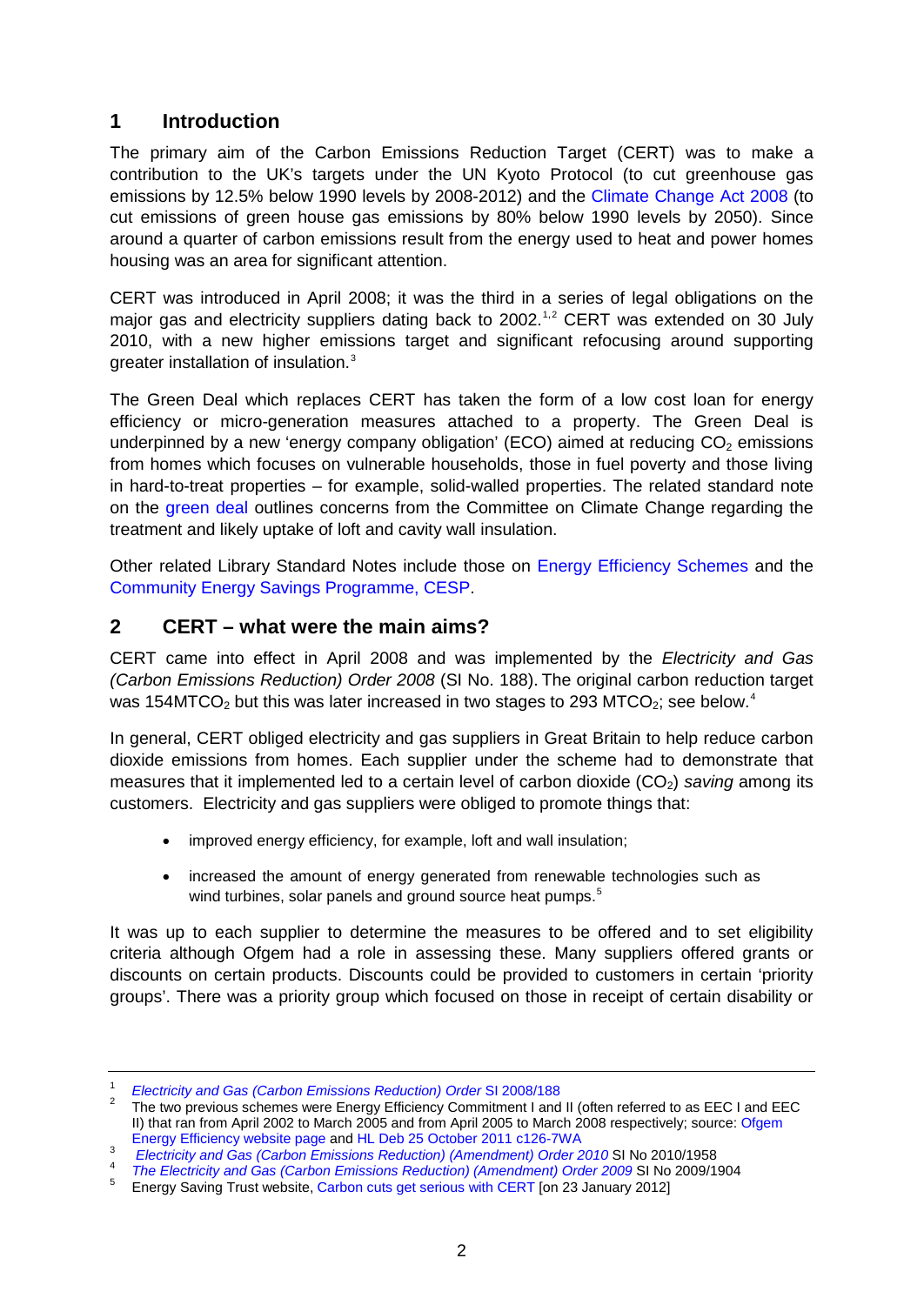employment related benefits, or who were over 70, and a super priority group which also focused on certain benefits but had a slightly stricter set of qualifying conditions. $^{\text{6}}$  $^{\text{6}}$  $^{\text{6}}$ 

CERT was first revised in March 2009.<sup>[7](#page-2-1)</sup> Among other amendments, the overall emissions target was increased by 20% or by 31 MTCO<sub>2</sub> to 185 MTCO<sub>2</sub>. There was also an inclusion of real time displays (RTDs) and home energy advice packages (HEAs), each with a score specified in the legislation as well as restrictions to the delivery of compact fluorescent lamp (CFL) schemes.

In June 2010 the Department of Energy and Climate Change (DECC) then further extended CERT to December 2012 and further amended the scheme:<sup>[8,](#page-2-2)[9](#page-2-3)</sup>

- The emissions target was increased by 108 MTCO2 and a new target of 293 MTCO2 was set;
- obligated suppliers were required to meet 68% of the increase in target through professionally installed insulation products cavity and solid wall insulation. With DIY insulation added, more than 80% of the scheme was focused on insulation. Previously just 60% was met through professional and DIY work (referred to as the *Insulation Obligation or IO*);
- halogens and compact fluorescent lamps (CFLs) were removed from the scheme after criticisms from the Environment, Food and Rural Affairs select committee;
- micro-generation products were restricted to the most vulnerable groups only;
- suppliers were encouraged to promote solid wall insulation in off-gas grid properties;
- suppliers were also required to focus their activity on 'priority groups' such as the vulnerable, disabled, elderly and low income families.

Suppliers could not claim for reductions in  $CO<sub>2</sub>$  under both CERT and CESP (the Community Energy Savings Programme) but they could trade their obligations under either.<sup>[10](#page-2-4)</sup>

Energy suppliers generally contracted delivery partners to deliver professionally-installed home insulation measures by setting an explicit price per tonne of carbon saved. Other contracts were specified in terms of measures, but the price per measure was again largely driven by carbon savings.

The carbon price set by energy suppliers sometimes differed between Priority Group and Non-Priority Group recipient households. While the relative prices depended on the market and progress towards targets, the carbon price was generally higher for Priority Group households (or mixtures of households with a higher proportion of Priority Group). DECC expected that suppliers would need to invest around £2.4 billion on energy efficiency measures to meet these targets.<sup>[11](#page-2-5)</sup>

<span id="page-2-2"></span><span id="page-2-1"></span>

<span id="page-2-0"></span><sup>&</sup>lt;sup>6</sup> [CERT eligibility criteria,](http://lsx.org.uk/docs/events/3539/British%20Gas%20CERT%20-%20Green%20DealECO%20-%20HANDOUTS.pdf) British Gas, 2011<br><sup>7</sup> [Electricity and Gas \(Carbon Emissions Reduction\) \(Amendment\) Order](http://www.legislation.gov.uk/uksi/2009/1904/made) 2009 SI 2009/1904<br><sup>8</sup> DECC, Paving the way for a Green Deal: Extending the Carbon Emissions Reduction *obligation to December 2012 - [Summary of consultation responses and Government Response, 30 June](http://www.decc.gov.uk/media/viewfile.ashx?filetype=4&filepath=Consultations/certextension/certextgovresponse.pdf&minwidth=true)  [2010](http://www.decc.gov.uk/media/viewfile.ashx?filetype=4&filepath=Consultations/certextension/certextgovresponse.pdf&minwidth=true)*, p4-5

<span id="page-2-3"></span><sup>&</sup>lt;sup>9</sup> *[Electricity and Gas \(Carbon Emissions Reduction\) \(Amendment\) Order 2010](http://www.legislation.gov.uk/uksi/2010/1958/made) SI No 2010/1958*<br><sup>10</sup> DECC *Evaluation synthesis of energy supplier obligation policies October 2011*<br><sup>11</sup> [DECC press release 10 June 2010](http://www.decc.gov.uk/en/content/cms/news/pn10_075/pn10_075.aspx)

<span id="page-2-4"></span>

<span id="page-2-5"></span>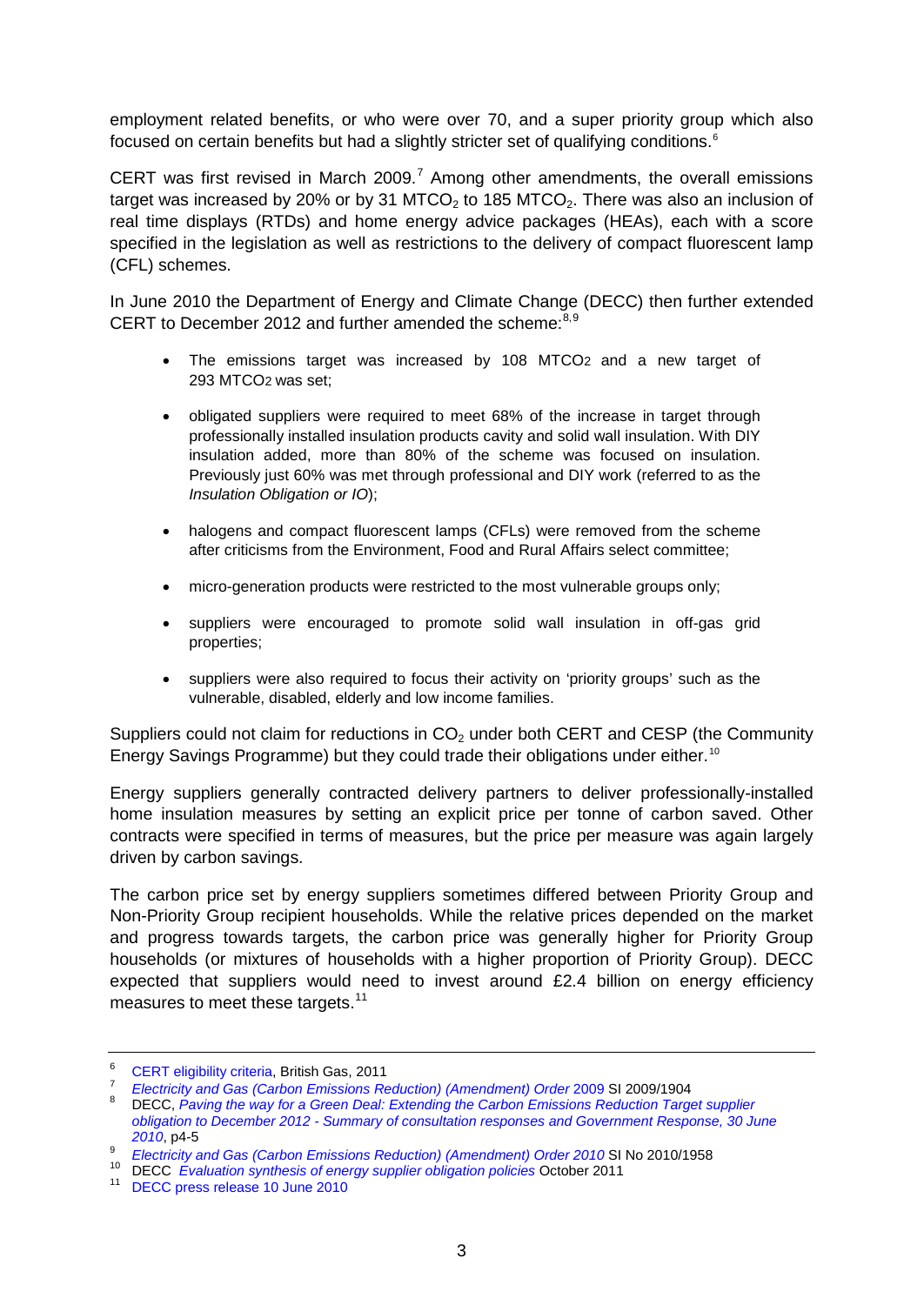## <span id="page-3-0"></span>**3 What did CERT deliver?**

Ofgem was the authority responsible, under the regulations for CERT, for regulating, monitoring and reporting on the progress of CERT. The following is a summary of the final [report](http://www.ofgem.gov.uk/Sustainability/Environment/EnergyEff/Documents1/CERT_FinalReport2013_300413.pdf) of the carbon emissions targets and the measures installed published in May 2013.<sup>[12](#page-3-2)</sup>

#### <span id="page-3-1"></span>**3.1 Measures installed**

Ofgem figures show that 3.9 million households received professionally-installed loft insulation through CERT, while 2.6 million households received cavity wall insulation.

The Ofgem estimates show that, in each case, about 70% of these were private households receiving a direct offer (through their local authority, an installer/managing agent, an energy supplier or a retail store), about 25% were social tenants receiving measures through their Registered Social Landlord (RSL), and an estimated 5-10% received insulation in conjunction with a national Government scheme (e.g. Warm Front in England, the Energy Assistance Package in Scotland, or the Home Energy Efficiency Scheme in Wales).

The following table details the number of measures installed under CERT by type and group.

#### **Number of measures installed under CERT**

| Number installed by group (thousands) |                                                                    |                                         |                                                                  |  |
|---------------------------------------|--------------------------------------------------------------------|-----------------------------------------|------------------------------------------------------------------|--|
|                                       | o/w super                                                          |                                         |                                                                  |  |
| Priority group                        | priority                                                           | Non-priority                            | Total                                                            |  |
|                                       |                                                                    |                                         |                                                                  |  |
| 1,260                                 | 238                                                                | 1,309                                   | 2,569                                                            |  |
| 2,334                                 | 532                                                                | 1,564                                   | 3,897                                                            |  |
| 18,008                                | 0                                                                  | 94,843                                  | 112,851                                                          |  |
| 44                                    | 8                                                                  | 15                                      | 59                                                               |  |
| 14                                    | 0                                                                  | 10                                      | 24                                                               |  |
| 113                                   | 0                                                                  | 34,478                                  | 34,590                                                           |  |
| 87                                    | 24                                                                 | 349                                     | 437                                                              |  |
| 6                                     | 3                                                                  | 254                                     | 260                                                              |  |
| $\Omega$                              | 0                                                                  | $\Omega$                                | 1                                                                |  |
|                                       |                                                                    |                                         |                                                                  |  |
|                                       |                                                                    |                                         | 109                                                              |  |
|                                       |                                                                    |                                         | 9,653                                                            |  |
|                                       |                                                                    |                                         | 32                                                               |  |
|                                       |                                                                    |                                         | 1,454                                                            |  |
|                                       |                                                                    |                                         | 0                                                                |  |
|                                       | 0                                                                  | 182,463                                 | 303,953                                                          |  |
| 111                                   | 0                                                                  | 903                                     | 1,014                                                            |  |
| 1                                     | 0                                                                  | 1                                       |                                                                  |  |
|                                       |                                                                    |                                         |                                                                  |  |
|                                       |                                                                    |                                         | 4,432                                                            |  |
|                                       |                                                                    |                                         | 4,927                                                            |  |
|                                       |                                                                    |                                         | 30,483                                                           |  |
| 1                                     | 0                                                                  | 3                                       | 4                                                                |  |
| 1                                     | 1                                                                  | $\overline{2}$                          | 3                                                                |  |
| 0                                     | 0                                                                  | 1                                       | 1                                                                |  |
| 0                                     | 0                                                                  | 0                                       | 0                                                                |  |
| 0                                     | 0                                                                  | 0                                       | 0                                                                |  |
| 1                                     | 0                                                                  | 0                                       | 1                                                                |  |
| 0                                     | 0                                                                  | 0                                       | 0                                                                |  |
| 761                                   | 59                                                                 | 2,239                                   | 3,000                                                            |  |
|                                       | 52<br>1,526<br>22<br>545<br>0<br>121,489<br>851<br>2,399<br>10,336 | 11<br>42<br>7<br>1<br>0<br>0<br>57<br>0 | 57<br>8,128<br>10<br>910<br>$\Omega$<br>3,580<br>2,528<br>20,146 |  |

CFLs -total subject to review of estimated number actually installed

*Source: The final report of the Carbon Emissions Reduction Target (CERT) 2008-2012, Ofgem*

<span id="page-3-2"></span><sup>12</sup> Ofgem *[The final report of the Carbon Emissions Reduction Target \(CERT\) 2008-2012](http://www.ofgem.gov.uk/Sustainability/Environment/EnergyEff/Documents1/CERT_FinalReport2013_300413.pdf) May 2013*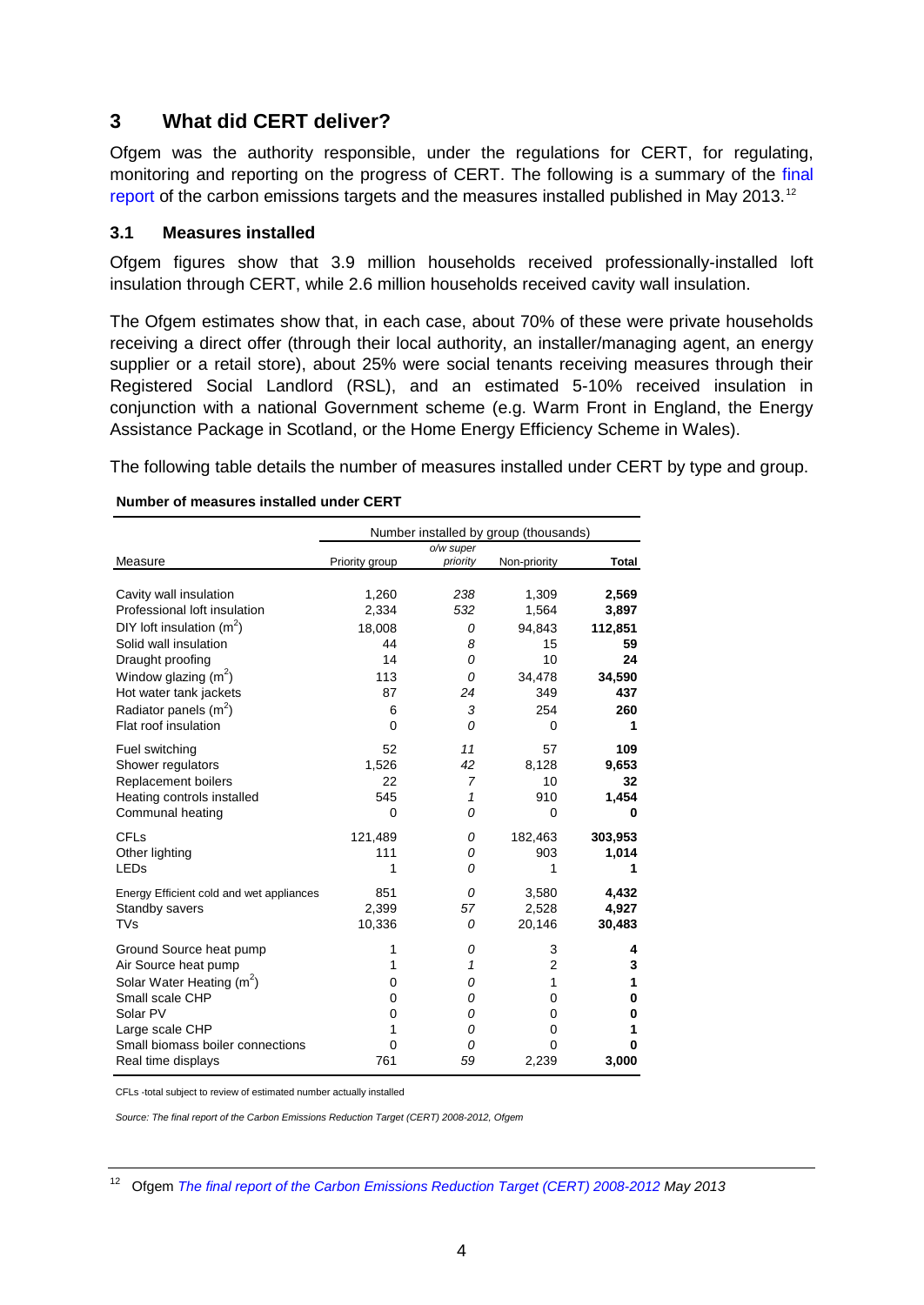### <span id="page-4-0"></span>**3.2 Carbon savings**

By the end of December 2012 suppliers, according to Ofgem, had collectively delivered measures resulting in savings of 296.9 MTCO<sub>2</sub> (including carry over from the previous Energy Efficiency Commitment or EEC2). This was 1.3% above the target of 293 MtCO<sub>2</sub>. CERT savings increased in year 5 as suppliers tried to meet their obligations before the end of the scheme. Carbon savings in this nine month period were almost 25% above those in the year 4 which was a full year. Four of the 'big six' suppliers were compliant with all their obligations under CERT –EDF Energy, E.ON, npower and Scottish Power, while two were not –SSE and British Gas.[13](#page-4-1)

Supplier activity can be broken down into six main categories of measures: insulation, Insulation Obligation, lighting, heating, micro-generation and appliances. Of all CERT activity, insulation (including the Insulation Obligation activity) and lighting dominated, accounting for 84% (including carry over from EEC2) of the carbon savings achieved. Insulation (including Insulation Obligation activity) accounted for 66% of carbon savings achieved, therefore representing the largest share of carbon savings.

Savings achieved from insulation fell in Year 3, but increased markedly in year 5. Carbon savings from heating increased up to year 4. Appliance savings fell in year 3 but increased again in year 5.

The decrease in carbon savings from lighting activity is likely to be linked to the exclusion of direct CFLs or energy efficient light bulbs activity through the CERT Amendment Order 2009.

| percentage of total carbon savings achieved |           |             |             |             |             |             |        |
|---------------------------------------------|-----------|-------------|-------------|-------------|-------------|-------------|--------|
|                                             |           | <b>CERT</b> | <b>CERT</b> | <b>CERT</b> | <b>CERT</b> | <b>CERT</b> |        |
| Measure                                     | Carryover | vear 1      | year 2      | year 3      | year 4      | year 5      | Total  |
|                                             |           |             |             |             |             |             |        |
| Insulation                                  | 8.7%      | 10.4%       | 12.2%       | 9.1%        | 11.7%       | 14.2%       | 66.2%  |
| Heating                                     | 1.4%      | 0.4%        | 1.1%        | 1.8%        | 2.2%        | 1.3%        | 8.2%   |
| Lighting                                    | 2.5%      | 7.1%        | 4.4%        | 2.9%        | 0.4%        | $-0.2%$     | 17.3%  |
| Appliance                                   | 0.0%      | 0.6%        | 1.2%        | 1.3%        | 0.6%        | 2.2%        | 5.9%   |
| Microgen                                    | 0.0%      | 0.1%        | 0.2%        | 0.3%        | 0.0%        | 0.2%        | 0.8%   |
| Behavioural                                 | 0.0%      | 0.0%        | 0.0%        | 0.7%        | 0.1%        | 0.6%        | 1.5%   |
| Demonstration                               |           |             |             |             |             |             |        |
| actions                                     | 0.0%      | 0.0%        | 0.0%        | 0.0%        | 0.0%        | 0.1%        | 0.1%   |
| Total                                       | 12.7%     | 18.6%       | 19.0%       | 16.1%       | 15.0%       | 18.5%       | 100.0% |

# **Carbon savings by measure type and year**

*Source: The final report of the Carbon Emissions Reduction Target (CERT) 2008-2012, Ofgem*

Of the total carbon savings achieved, 41% resulted from measures installed in, or provided to, Priority Group households. This equates to around 123 MTCO<sub>2</sub>. This is just above the minimum 40% required by the legislation; overall, suppliers met their overall Priority Group Obligation.

<span id="page-4-1"></span> $13$  According to Ofgem late information supplied by SSE could affect this assessment.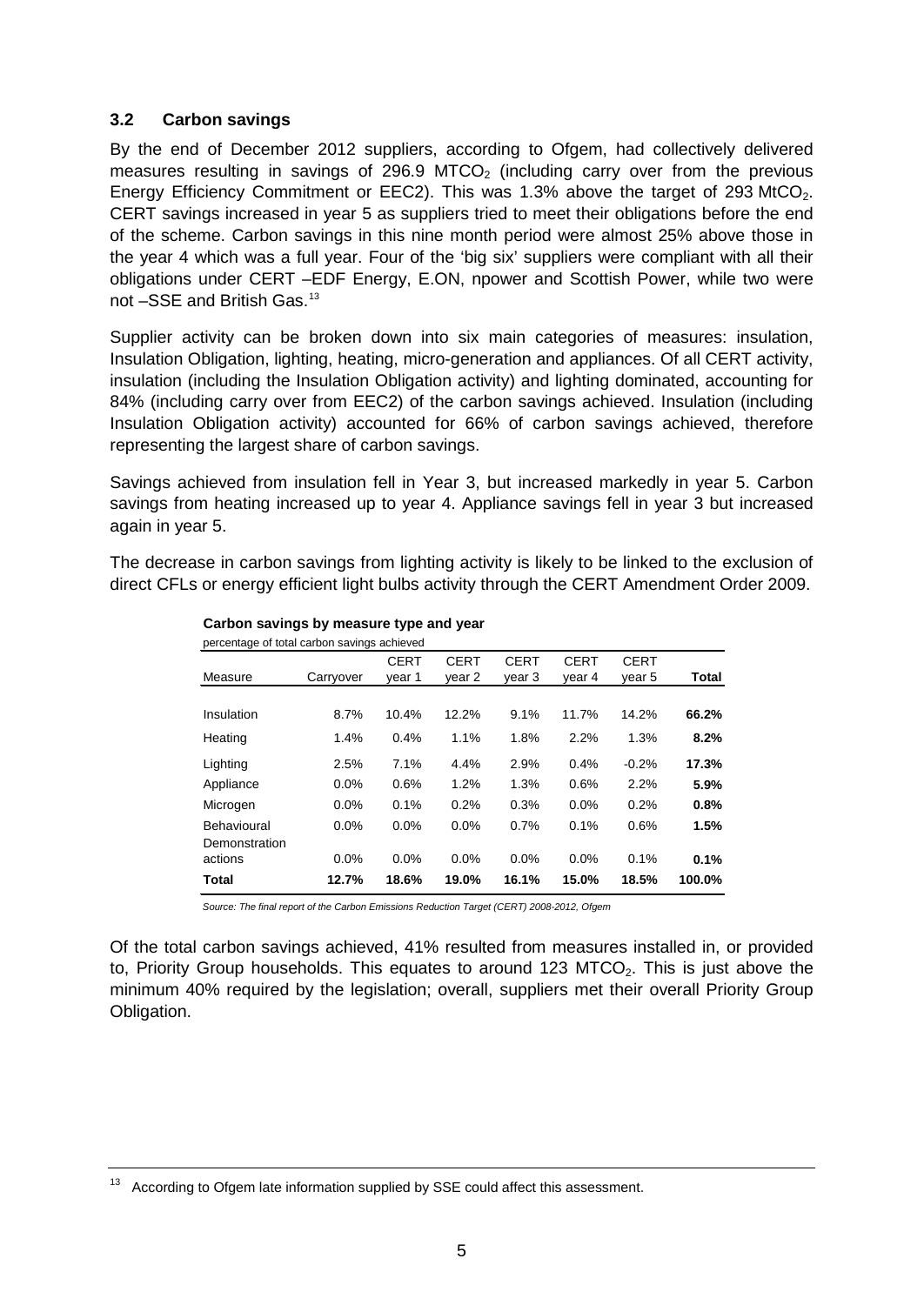#### **Carbon savings by measure type and recipient group**

percentage of total carbon savings achieved

|                           | Priority | Of which<br>super | Non-<br>priority |
|---------------------------|----------|-------------------|------------------|
| Measure                   | group    | priority          | group            |
| Carryover                 | 4.2%     | 0.0%              | 8.5%             |
| Insulation                | 26.6%    | 5.3%              | 30.9%            |
| Heating                   | 1.8%     | 0.2%              | 4.9%             |
| Lighting                  | 5.8%     | $0.0\%$           | 8.9%             |
| Appliance                 | 2.2%     | $0.0\%$           | 3.7%             |
| Microgen<br>Demonstration | 0.2%     | $0.0\%$           | 0.6%             |
| actions                   | 0.0%     | $0.0\%$           | 0.1%             |
| Behavioural               | 0.4%     | 0.0%              | 1.1%             |
| Total                     | 41.3%    | 5.6%              | 58.7%            |

*Source: The final report of the Carbon Emissions Reduction Target (CERT) 2008-2012, Ofge*

#### <span id="page-5-0"></span>**3.3 Homes treated**

The Energy Saving Trust (EST) maintains a database of energy efficiency measures carried out on the UK housing stock since 1995. The CERT information in this database largely consists of professionally installed measures loft and cavity wall insulation. These data are provided voluntarily by the energy suppliers to EST; they do not include all installations and are not used for compliance.<sup>[14](#page-5-1)</sup> The latest regional summary of this information is set out below. This recorded 6.0 million professional loft or cavity wall insulations in 5.1 million dwellings, although EST estimates that data are missing for around 7% of cases that ought to be included. By the end of CERT the programme had funded professional loft or cavity wall insulations in around one in four dwellings in the North East and North West, but only one in ten in London.

|                          |             | Measures (thousands) | Dwellings treated <sup>a</sup> |           |       |
|--------------------------|-------------|----------------------|--------------------------------|-----------|-------|
|                          | Cavity wall | Loft                 | Total                          | Thousands | %     |
| North East               | 126         | 206                  | 332                            | 277       | 23.5% |
| North West               | 433         | 525                  | 959                            | 789       | 25.2% |
| Yorkshire and The Humber | 223         | 372                  | 595                            | 499       | 21.5% |
| East Midlands            | 154         | 294                  | 448                            | 382       | 19.4% |
| West Midlands            | 229         | 344                  | 574                            | 480       | 20.2% |
| East of England          | 205         | 314                  | 519                            | 434       | 17.1% |
| London                   | 135         | 223                  | 359                            | 328       | 10.3% |
| South East               | 332         | 407                  | 738                            | 610       | 16.7% |
| South West               | 217         | 307                  | 524                            | 433       | 18.3% |
| Scotland                 | 218         | 411                  | 629                            | 545       | 21.8% |
| Wales                    | 127         | 224                  | 352                            | 297       | 21.7% |
| Total                    | 2,401       | 3,627                | 6,028                          | 5,073     | 19.1% |

#### **CERT professional loft and cavity wall insulations by region to 31 December 2012**

(a) Dwelling recorded as receving either one or both types of insulation under CERT

Note: EST estimates that data on around 7% of these installations has not yet been received

*Source: CERT summary report (Q19) by English regions, Scotland and Wales* 

<span id="page-5-1"></span><sup>14</sup> Energy Savings Trust *[Guidance notes on CERT reports from HEED](http://www.energysavingtrust.org.uk/Publications2/Housing-professionals/HEED-PDFs/HEED-publications-for-UK/Guidance-notes-on-CERT-reports-from-HEED)*,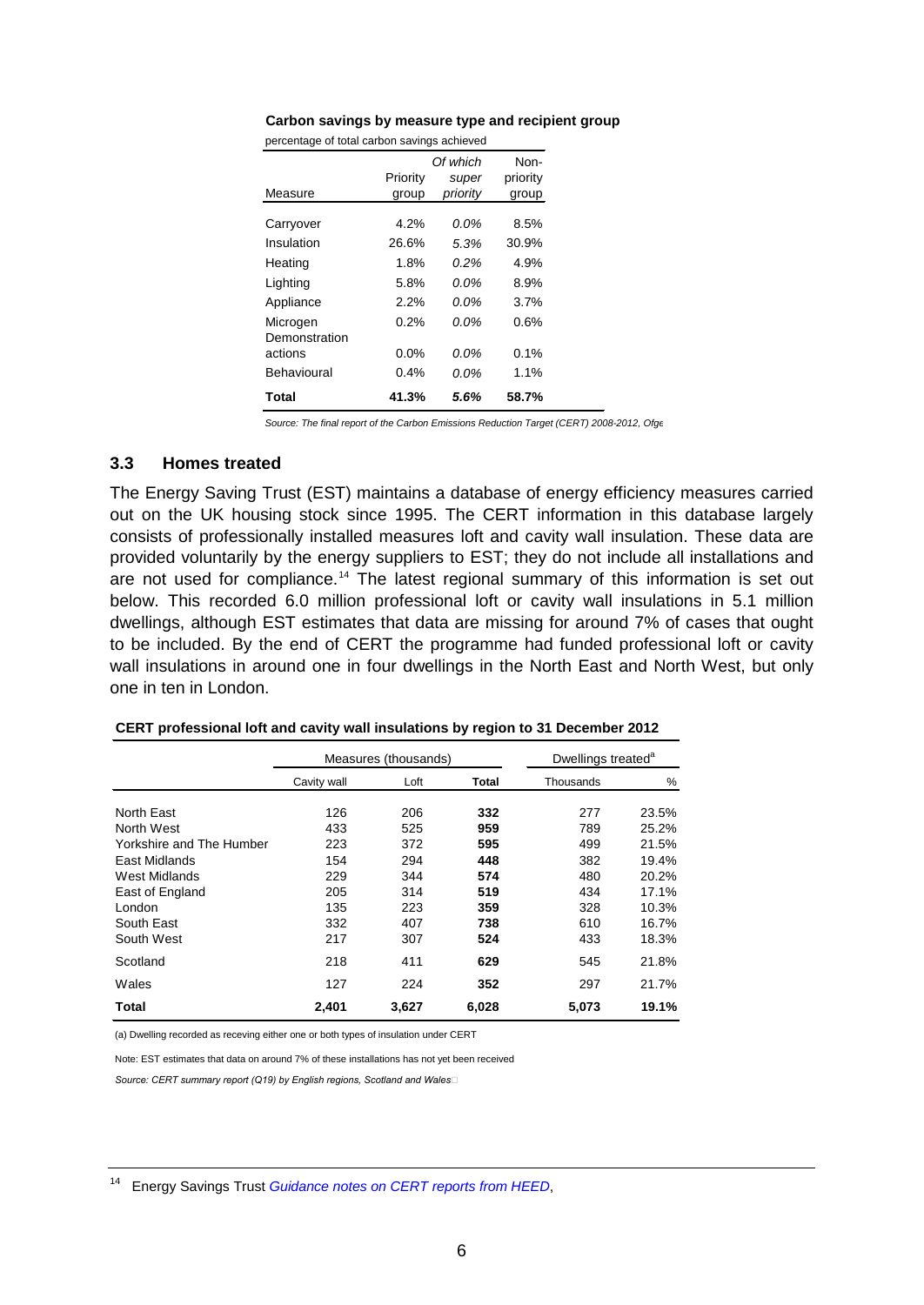Other geographical breakdowns, including by local authority and constituency can be found on the EST's [HEED publications](http://www.energysavingtrust.org.uk/Publications2/Housing-professionals/HEED-PDFs/HEED-publications-for-UK/Guidance-notes-on-CERT-reports-from-HEED) page.

# <span id="page-6-0"></span>**4 Evaluating CERT**

A research project to evaluate CERT and CESP has been tendered by DECC and the project runs to November 2013. [15](#page-6-1)

DECC commissioned Ipsos MORI, CAG Consultants and the Building Research Establishment (BRE) to conduct a retrospective evaluation of CERT in October 2011.<sup>[16](#page-6-2)</sup>

The main findings were as follows:

- Energy suppliers focused on delivery of insulation and lighting in achieving their CERT targets. Insulation contributed more than 60% of delivery in terms of attributed carbon savings and were typically delivered through contracts with delivery agents.
- The design of CERT successfully drove cost-effective delivery of measures (especially loft and cavity wall insulation) and led to increased capacity in the supply chain. However, in doing so CERT created a market somewhat reliant on subsidy, and driven by energy suppliers' demand for installations to meet their binding targets, rather than a true demand for insulation from consumers.
- The CERT scoring system incentivised least-cost delivery of measures, which has overall meant delivery of lower cost measures in the easier to treat properties and more accessible areas.
- The CERT scoring system also allowed some exploitation of the scheme, most notably in the case of over-delivery of free CFLs to achieve carbon scores. They were excluded from CERT because of the risk of non installation at the numbers delivered.
- Take-up of measures under CERT was spread across all income groups, with greatest relative take-up amongst home owners and social rented households in urban and suburban areas.
- Key barriers to uptake of measures included perceptions of high up-front costs, often due to lack of awareness about offers and/or energy efficiency measures generally.
- Household behaviour was affected with respondents reporting that they were able to have their heating on for a shorter amount of time; a few respondents reported that they were able to turn their thermostats down.
- The limitations of the evaluation make it difficult to say conclusively whether measures would have been installed in the absence of CERT, but without these efforts it is unlikely many householders would have been able to seek out or install energy efficiency measures.

<span id="page-6-2"></span><span id="page-6-1"></span><sup>&</sup>lt;sup>15</sup> ["Low Carbon Funding Landscape Navigator"](http://www.lowcarbonfunding.org.uk/opportunity/supply-of-an-evaluation-of-the-carbon-emissions-reduction-target-cert-and-the-community-energy-saving-programme-cesp-focusing-on-the-delivery-of-the-schemes-against-their-objectives-and-key-lessons-for-the-fut), Knowledge transfer network<br><sup>16</sup> Consultants report [Evaluation of the delivery and uptake of the Carbon Emissions Reduction Target](http://www.decc.gov.uk/assets/decc/11/funding-support/3339-evaluation-of-the-delivery-and-uptake-of-the-carbo.pdf) October 2011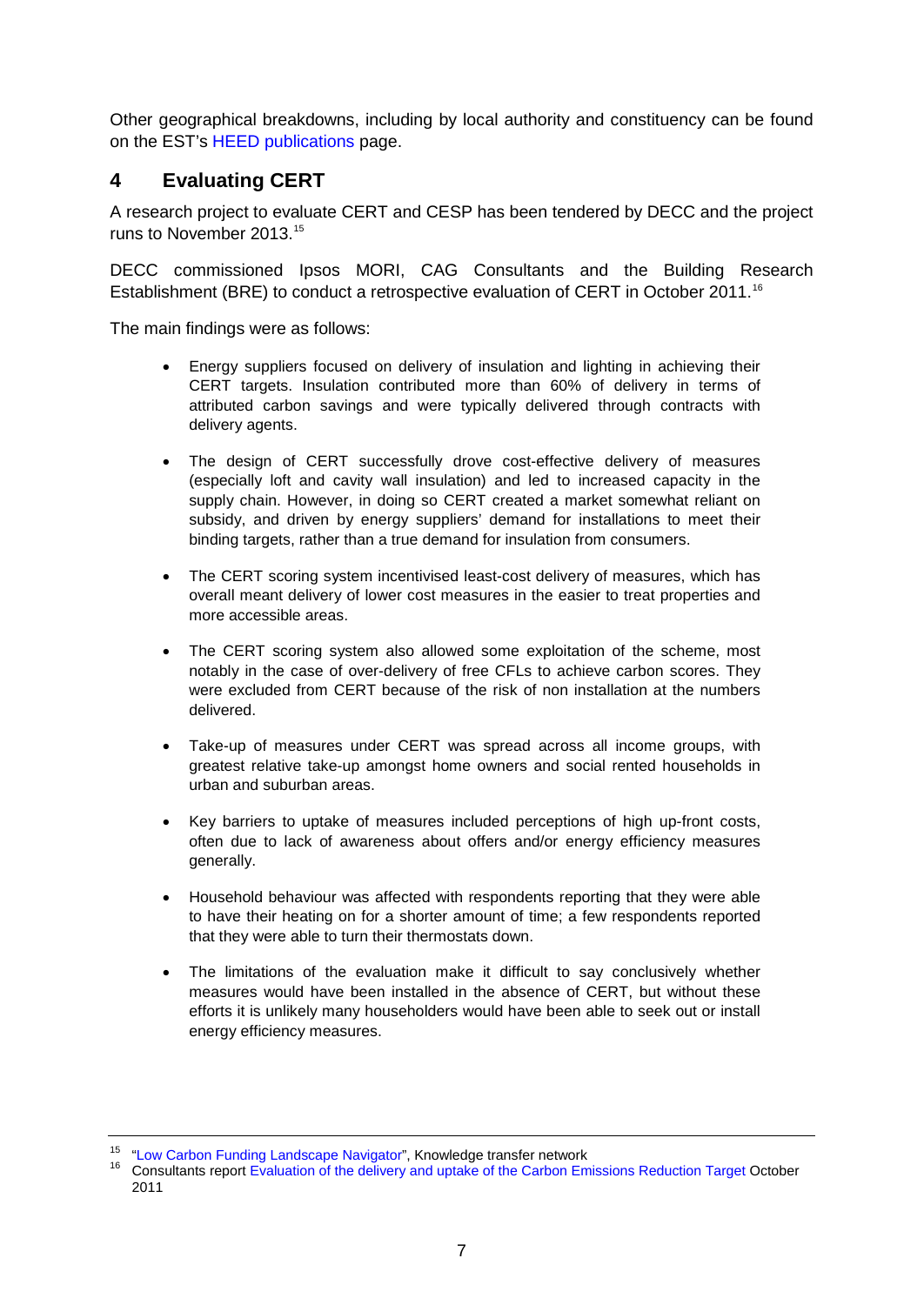National Energy Action in its evidence to the March 2010 Select Committee on Energy and Climate Change (ECC) enquiry into Fuel Poverty were critical of the funding mechanism used to recover the costs of CERT;<sup>[17](#page-7-0)</sup>

The cost of these initiatives [...] is recovered through charges on customer bills. This means that the funding programmes are inequitable and regressive in that those who can least afford to contribute pay the same towards the cost of the range of initiatives as the most affluent households.

While acknowledging the criticisms from National Energy Action about sources of funding, the Select Committee on Environment, Food and Rural Affairs report on Energy Efficiency and Fuel Poverty in June 2009 accepted that the energy efficiency programmes provided by the energy companies should continue to be available to all:

CERT is intended to be a carbon emissions reduction programme rather than a vehicle for tackling fuel poverty. Although CERT targets must be delivered in part through a low income "priority group", fuel poor households account for a small proportion of this group. Although we believe the Government should fund programmes to tackle fuel poverty, fuel poor customers must also be able to benefit as much as better off customers from climate change mitigation programmes such as CERT. Programmes to tackle fuel poverty should be additional to, not substitutes for, climate change mitigation programmes. Energy supply companies must continue to make their schemes available to all customers.<sup>[18](#page-7-1)</sup>

The Committee on Climate Change in its Third Report to Parliament in June 2011 acknowledged changes in responses to criticisms, but remained concerned about slow progress on insulation measures in 2010 and implications for 2012 onwards.[19](#page-7-2)

The ECC Committee report on Fuel Poverty in March 2010 noted criticisms of government energy efficiency programmes, including CERT; in particular that the schemes were fragmented, relying as they did on individual households making individual applications: $^{20}$  $^{20}$  $^{20}$ 

National Energy Action […] said that "the current structure of domestic energy efficiency programmes makes them unfit for purpose in terms of eradicating fuel poverty.

A fragmented approach in which individual households make individual applications for assistance followed by individual assessment and installation work represents grossly sub-optimal use of resources". The Fuel Poverty Advisory Group agreed, telling us "there is no doubt that the schemes we currently have, bearing in mind the task that we face, are unfit for purpose and, therefore we do need to have a radical rethink".

To some extent these criticisms were addressed in the Community Energy Savings Programme (CESP), which was a community-based approach concentrating on providing energy saving measures to households in income-deprived areas. For more information, see the [CESP Commons Library Standard Note.](http://www.parliament.uk/briefing-papers/SN06197) The energy company obligation which underlies the green deal also has a community element.

<span id="page-7-0"></span><sup>&</sup>lt;sup>17</sup> [National Energy Action Evidence](http://www.publications.parliament.uk/pa/cm200910/cmselect/cmenergy/424/424we28.htm) to Select Committee on Energy and Climate Change enquiry on Fuel<br>Poverty 24 March 2010 HC424ii

<span id="page-7-1"></span>Poverty 24 March 2010 HC424ii <sup>18</sup> Select Committee on Environment, Food and Rural Affairs report on *[Energy Efficiency and Fuel Poverty](http://www.publications.parliament.uk/pa/cm200809/cmselect/cmenvfru/37/3702.htm)* <sup>10</sup> June 2009 HC37 para 64 Committee on Climate Change *Meeting Carbon Budgets – [3rd Progress Report to Parliament](http://www.theccc.org.uk/reports/3rd-progress-report)* - 30 June 2011

<span id="page-7-2"></span>Section 3 <sup>20</sup> Select Committee on Energy and Climate Change *[Fuel Poverty](http://www.publications.parliament.uk/pa/cm200910/cmselect/cmenergy/424/42402.htm)* 30 March 2010 HC 424i

<span id="page-7-3"></span>